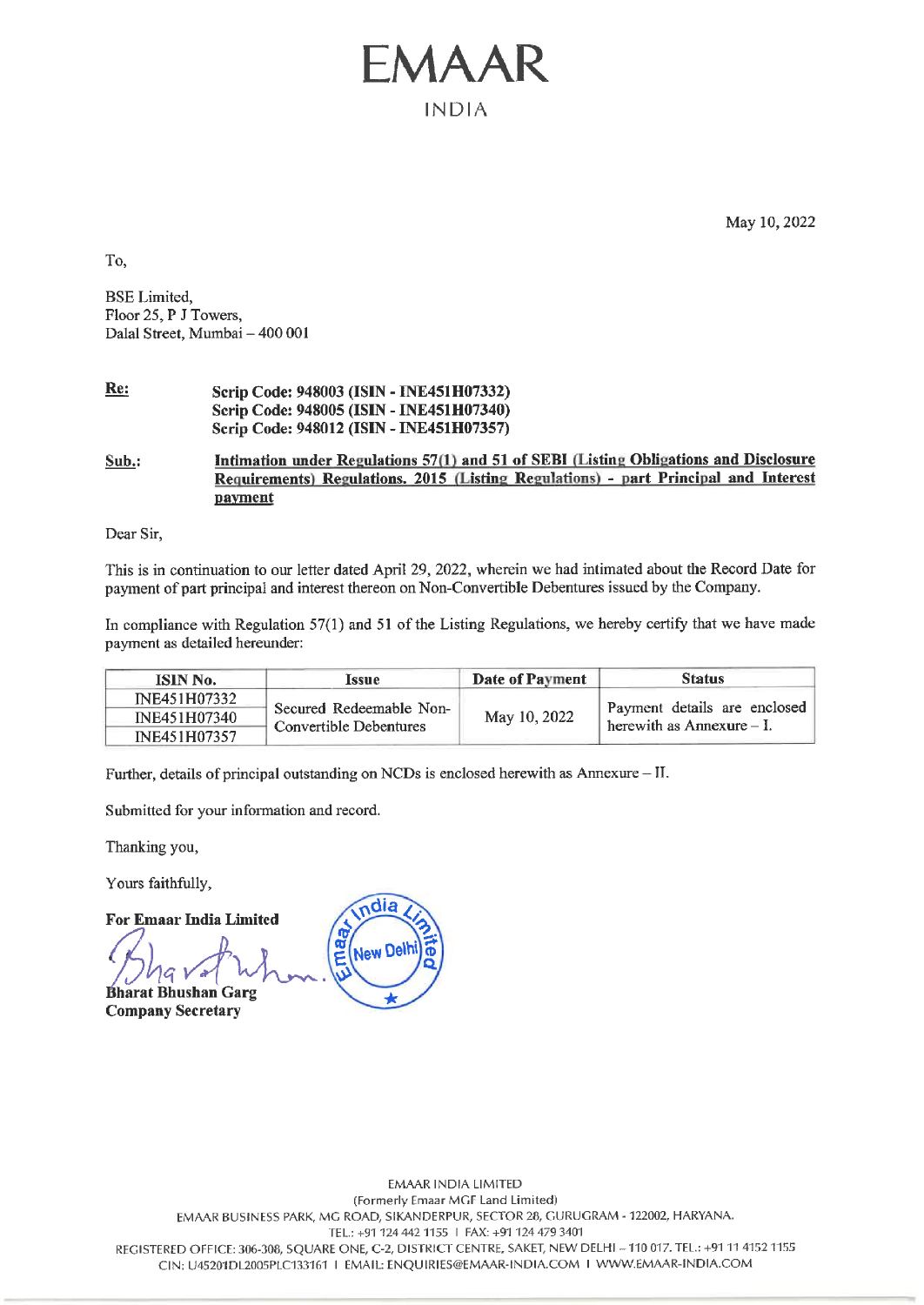# Details of Principal repaid - Details of Principal repaid -

| H.                                                   |                                |                                                                                  |                                                                                                                                      |
|------------------------------------------------------|--------------------------------|----------------------------------------------------------------------------------|--------------------------------------------------------------------------------------------------------------------------------------|
|                                                      |                                |                                                                                  |                                                                                                                                      |
|                                                      |                                |                                                                                  |                                                                                                                                      |
| ISIN No.                                             | No. of NCDs                    | <b>Redeemed Face Value per NCDs</b>                                              |                                                                                                                                      |
| INE451H07357                                         | 13,600                         | 6,92,124                                                                         | 941,28,86,400                                                                                                                        |
| INE451H07340                                         | 4,500                          | 6,92,124                                                                         | 311,45,58,000                                                                                                                        |
| INE451H07332                                         | 4,500                          | 6,92,124                                                                         | 311,45,58,000                                                                                                                        |
| <b>TOTAL</b>                                         |                                | Details of outstanding Interest and Redemption Premium paid on above redemption- | 1564,20,02,400                                                                                                                       |
|                                                      |                                |                                                                                  |                                                                                                                                      |
|                                                      |                                |                                                                                  |                                                                                                                                      |
| ISIN No.                                             | <b>Interest</b>                | <b>Redemption Premium</b>                                                        | <b>Total</b>                                                                                                                         |
| <b>Details of Principal repaid -</b><br>INE451H07357 | 852,01,84,202                  | 106,46,88,687                                                                    | 958, 48, 72, 889                                                                                                                     |
| INE451H07340<br>INE451H07332                         | 281,91,78,597<br>281,91,78,597 | 35,22,86,698<br>35,22,86,698                                                     | Annexure-I<br>Amount (Rs.)<br><b>Total Principal Redeemed</b><br>Amount (Rs.) (Net of Taxes)<br>317, 14, 65, 295<br>317, 14, 65, 295 |

|                 | Amount (Rs.) (Net of Taxes) |                           |                  |  |  |
|-----------------|-----------------------------|---------------------------|------------------|--|--|
| <b>ISIN No.</b> | Interest                    | <b>Redemption Premium</b> | <b>Total</b>     |  |  |
| INE451H07357    | 852,01,84,202               | 106, 46, 88, 687          | 958, 48, 72, 889 |  |  |
| INE451H07340    | 281,91,78,597               | 35,22,86,698              | 317, 14, 65, 295 |  |  |
| INE451H07332    | 281,91,78,597               | 35,22,86,698              | 317, 14, 65, 295 |  |  |
| <b>TOTAL</b>    | 1415, 85, 41, 396           | 176,92,62,083             | 1592,78.03.479   |  |  |

dia Bhardward E New Delhi ြ